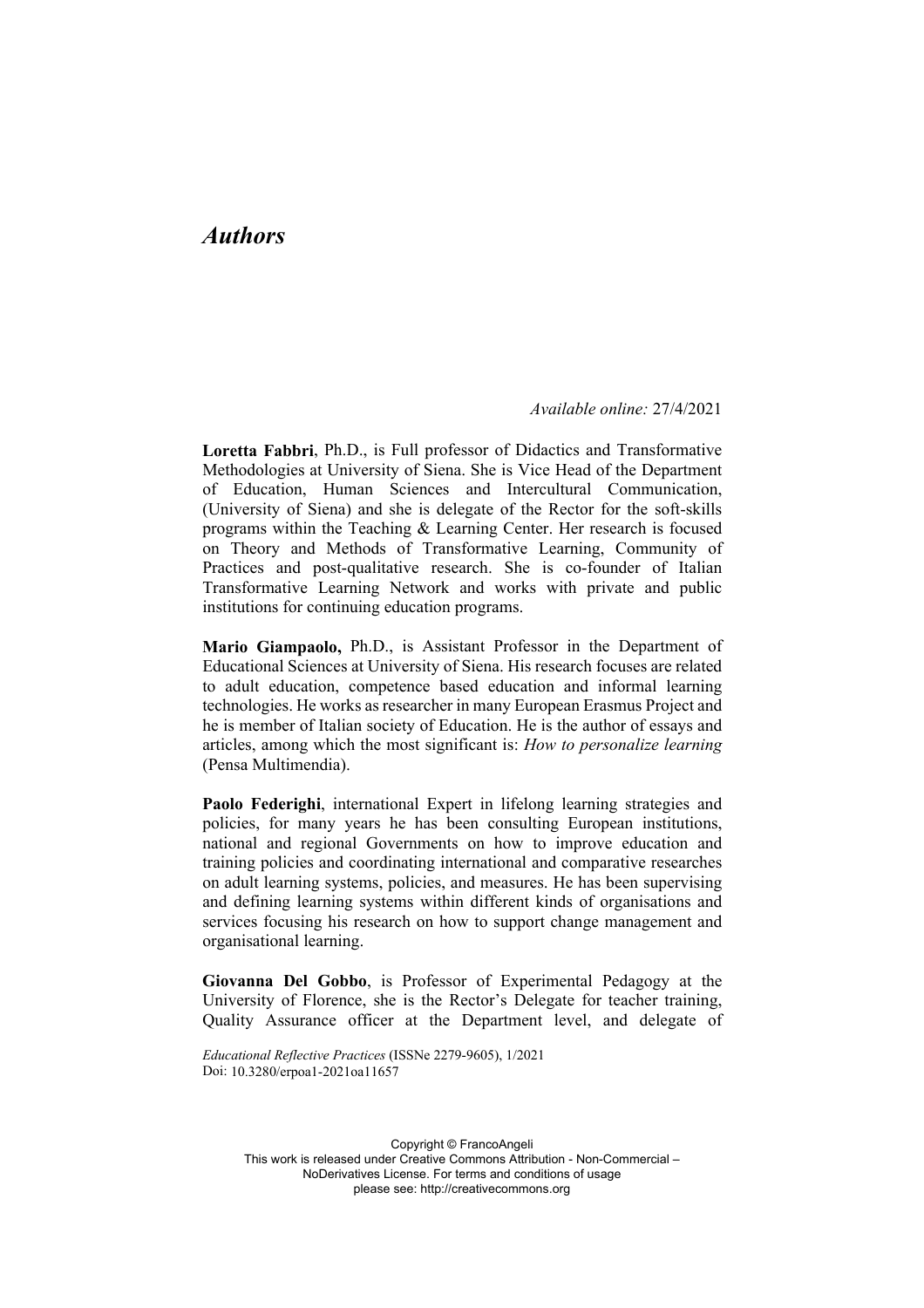traineeship for the Master's Degree Course on Adult Education. She is Co-Director of the International Journal LLL Focus on Lifelong Lifewide Learning (online journal). Her fields of interest are focused on lifelong learning and lifelong guidance, innovative educational work-based tools, social economy and social innovation.

**Daniela Frison**, Ph.D., is Assistant Professor of Methodologies of Teaching and Special Education at the University of Florence where she teaches Educational Methods and Technology for Teacher Training. Both her teaching and research focus on lifelong and work-related learning, innovative pedagogies and teaching and learning methods. She is currently the Delegate for Job Placement of the School of Humanities and Education, for the educational area.

**Matteo Cornacchia**, is Senior Lecturer at the University of Trieste, where he teaches "Adult Education" and "Social Education". He is the coordinator of the Bachelor Degree Course in Education and his research topics are adulthood identity, community development, intergenerational learning.

**Gina Chianese**, associate professor at the University of Trieste where she teaches "General Pedagogy and History of Pedagogy", "Pedagogical competences for lifelong learning". Her research topics concern in particular adult education, intergenerational learning, evaluation of competences in a perspective of construction of development paths.

**Elisabetta Madriz**, is lecturer at the University of Trieste, where she teaches "Childood Education" and "Family Pedagogy". She Is the coordinator of the traineeship program in Education; her field of research is oriented to early childhood education, parental and family policies, vocational training in education.

**Paola Ricchiardi**, Associate Professor, Teacher of Empirical Research, Department of Philosophy and Education Sciences, University of Turin.

**Emanuela Torre**, Associate Professor, Teacher of Empirical Research, Department of Philosophy and Education Sciences, University of Turin.

**Lara Colombo**, Associate Professor, Teacher of Teacher of Work and organizational psychology, Department of Psychology, University of Turin.

*125*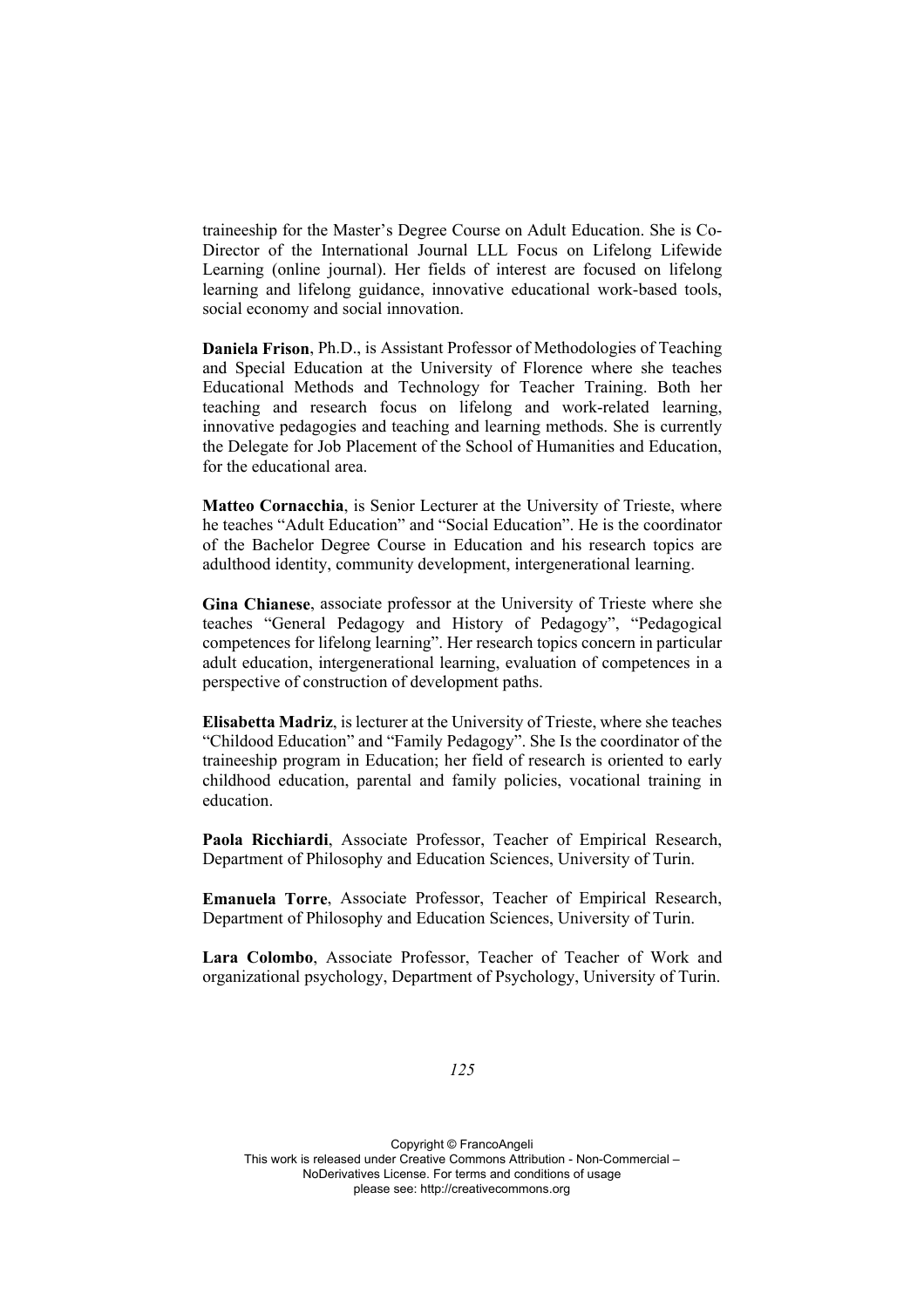**Marilena Dellavalle**, Associate Professor, Teacher of Basic principles of social work, Department of Cultures, Politics and Society (CPS), University of Turin.

**Chiara Ghislieri**, Associate Professor, Teacher of Guidance and training psychology, Department of Psychology, University of Turin.

**Paola Torrioni**, Associate Professor, Teacher of Family, gender and socialization, Department of Cultures, Politics and Society (CPS), University of Turin.

**Roberta Piazza**, Ph.D. in Education, is full professor in Adult Education at the University of Catania, Italy. She is director of the University Research Centre on Community Engagement - CURE (Community University Research Engagement) (http://www.cure.unict.it). She was vice-Rector for continuing education and lifelong learning (2017-2019). Associate director in Europe of PASCAL Observatory (Place management, Social Capital and Learning Region, www.pascalobservatory.org) (from 2014), she is also member of the Research Network 4 "National Strategies for Lifelong Learning" dell'ASEM Education and Research Hub for Lifelong Learning (ASEM LLL Hub) (http://asemlllhub.org/researchnetworks/nationalstrategies/rn4members/). She has participated in several EU-funded projects on learning city, lifelong learning, lifelong guidance, recognition of prior learning, apprenticeship, teacher training. Appointed as quality assurance evaluator on a national level for undergraduate and post graduate programs by the National Agency of University Evaluation, she was scientific referee for the recognition of competences in continuing education courses funded by National Trade Unions and chair of University Committee for Validation of competences. She is external examiner for the Postgraduate Diploma in Education (Professional and Vocational programme) (2018-2020, 2020-2022) of the Education University di Hong Kong.

**Simona Rizzari**, Ph.D. in Educational Sciences (University of Rome "Tor Vergata" and University of Granada, joint degree), is a researcher fellow at the Department of Educational Sciences, University of Catania. Her research interests are related to adult education and lifelong learning, with a particular focus on work-based learning and on the quality of teaching/learning in higher education. The topic of her current research is the training of tutors and mentors in work-based learning contexts.

*126*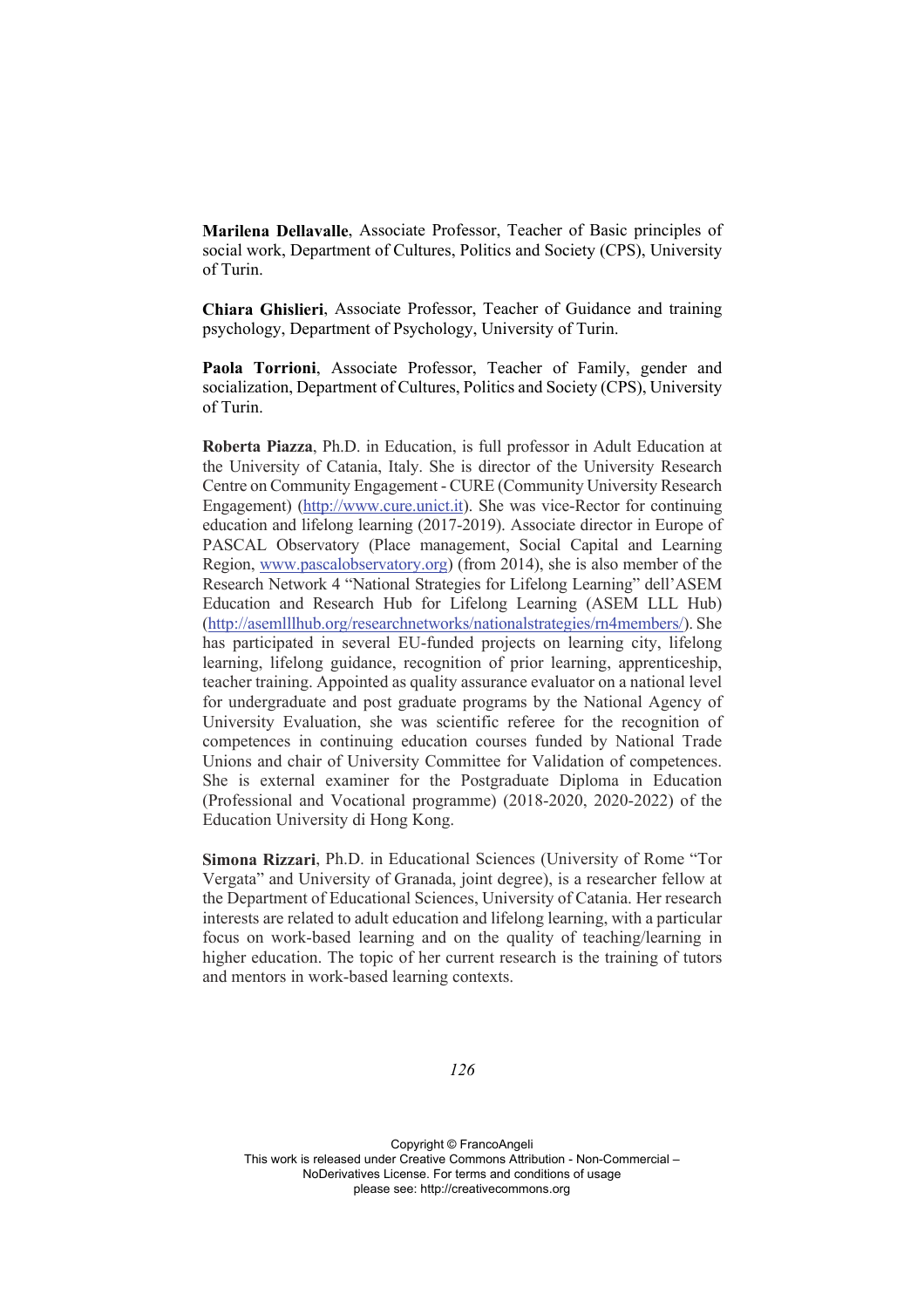**Antonio Borgogni**, Ph.D., is Associate Professor at the University of Bergamo (Italy), Department of Human and Social Sciences. His main research topics are active cities and participatory planning of public spaces, children's autonomy and play, children's rights in sport, sport governance and organizations. He had been research unit's scientific coordinator in five EU projects and delegate for guidance and traineeship of the Department.

**Marco Lazzari**, is Full Professor of Teaching and learning and Head of the Department of Human and Social Sciences at the University of Bergamo (Italy). His main research topics are educational technology, multimedia learning, use of social networks among adolescents and children.

**Alice Ponzoni**, Ph.D., is a Childhood and Youth Policy Project Manager. Her main research topics include mediated communication, the use of social media among adolescents and children, and multimedia learning.

**Stefano Tomelleri**, Ph.D. in Sociology at University of Parma, is full professor of Sociology at the Department of Human and Social Sciences, University of Bergamo (Italy). His research interests are mainly focused on the study of emotions as simultaneously present in persons, social structures and interpersonal relationships. He has published among others *Ressentiment. Reflection on Mimetic Desire and Society*, Michigan State University Press, 2015.

**Diana Carmela Di Gennaro**, is Researcher of Didactics and Special Pedagogy at the Department of Humanities, Philosophy and Education at the University of Salerno. Her research interests focus on the study of inclusive teaching strategies and tools and on teacher education for inclusion.

**Michele Todino**, is a Ph.D. and teaches "Educational technologies for inclusion" at the Sannio University. His research interests focus on the role of educational technologies in the teaching-learning process and on simplex didactics in teacher education.

**Paola Aiello**, is Full Professor of Didactics and Special Pedagogy at the Department of Humanities, Philosophy and Education at the University of Salerno and is the actual Director of this Department. Her scientific theoretical and empirical research is mainly based on the relation between body and cognition in the teaching-learning process and on teacher education for the promotion of inclusive educational practices.